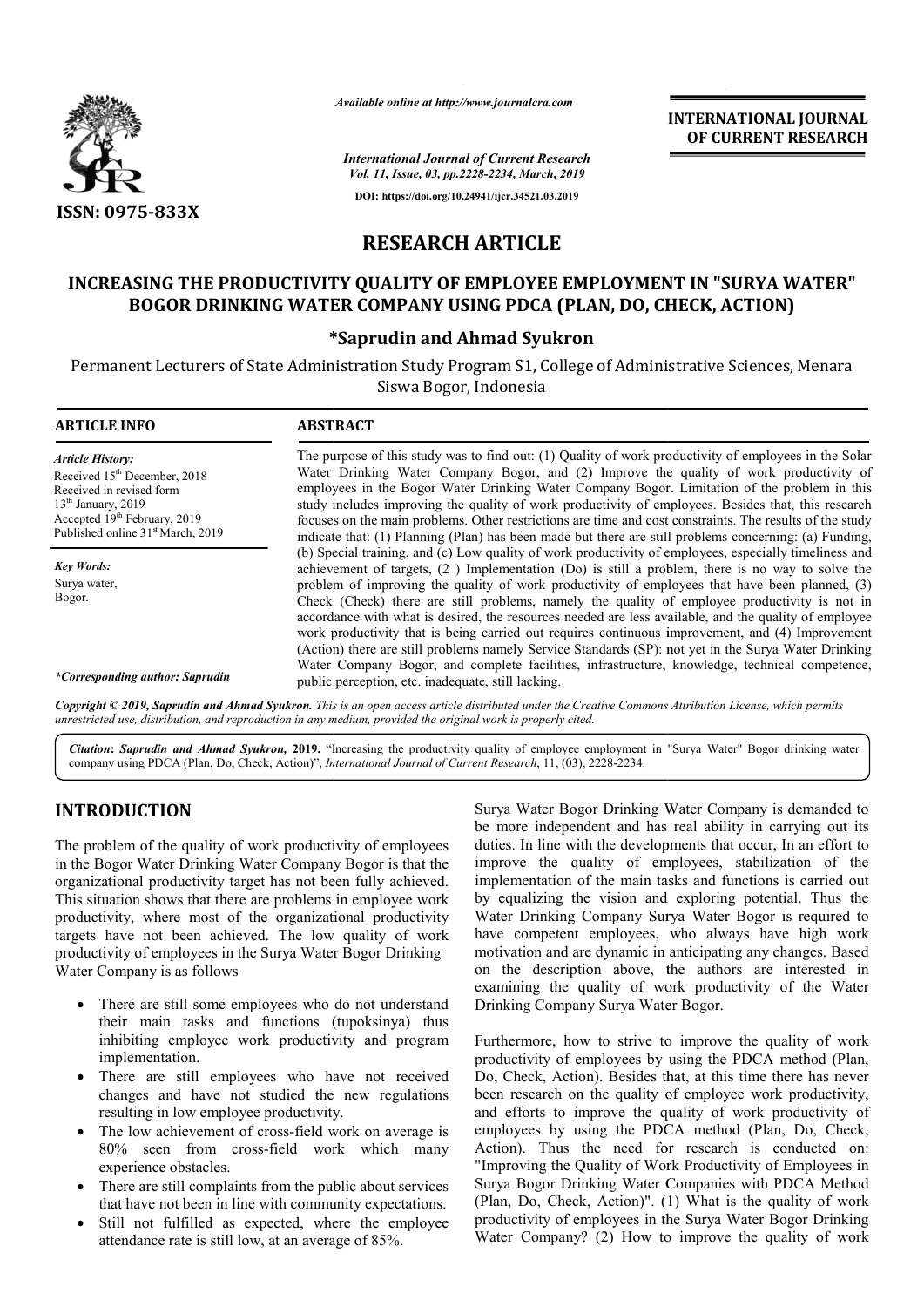productivity of employees in the Surya Water Bogor Drinking Water Company? The definition of productivity basically includes a mental attitude that always has the view that life on a day is better than yesterday and tomorrow is better than today (Sinungan and Muchdarsyah, 2003). Technically, productivity is a comparison between the results achieved *(output*) and the overall resources needed (*input*). Productivity contains an understanding of the comparison between the results achieved with the role of labor unity of time (Ravianto, 2001). From the definition above, it can be concluded that work productivity is the ability of employees to produce compared to the inputs used, an employee can be said to be productive if he is able to produce goods or services as expected in a short or appropriate time. Plan, Do, Check, Action is an iterative four-step problem solving process commonly used in quality control. PDCA is known as the "Shewhart cycle", because it was first put forward by Walter Shewhart several decades ago. But in its development, the PDCA analysis methodology is more often called the "Deming cycle". This is because Deming is a person who popularized its use and expanded its application.

However, Deming himself always referred to this method as the Shewhart cycle, from the name Walter A. Shewhart, which is often regarded as the father of statistical quality control. Later, Deming modified PDCA into PDSA ("Plan, Do, Study, Act") to better describe his recommendations. Whatever name is called, PDCA is a useful tool for continuous improvement without stopping (Vincent Gaspersz, 2007). The PDCA concept is a guideline for every manager for continuous quality improvement processes without stopping but increases to better conditions and is carried out in all parts of the organization Identifying the problems to be solved and finding their causes and determining corrective actions, must always be based on facts. This is intended to avoid the existence of elements of subjectivity and decision making that are too fast and emotional decisions (Anwar Prabu Mangkunegara, 2007). The stages in safeguarding a quality in order to remain in the standard that has been set, become the most important emphasis in the survival of an organization / company. These stages include: planning where a quality planning procedure is needed, the implementation phase requires a quality assurance, the evaluation phase requires a quality control, and the safeguarding stage and quality development. To create a quality product in accordance with the wishes of consumers, do not have to spend more money. Therefore, a good quality improvement program is needed, for example by implementing the PDCA program (Plan, Do, Check, Act) (Alex Nitisemito, 2000).

#### **Benefits of PDCA are as follows**

- Can be structured plan detailed work on resolving problems that have been set so easily carried
- to note the implementation of the settlement measures so that if found irregularities immediately be rectified in accordance with the needs of
- Program objectives maintain the quality of the increasing quality of service can be achieved gradually
- To facilitate the mapping of authority and responsibilities of an organizational unit;
- To resolve and control a problem with a pattern that is collapsing and systematic;
- For continuous improvement activities in order to shorten workflows;

 Eliminate waste at work and increase productivity (Ashar Munandar, 2001).

In management science, there is a problem solving concept that can be applied in our workplace, namely using the PDCA approach as a problem solving process. In the language of quality control, PDCA can be interpreted as a process of solving and controlling problems with a pattern of patterns and systematic. In summary, the PDCA Process can be explained as follows: (Alex Nitisemito, 2000).

# **P (Plan = Plan)**

- It means planning the GOAL (GOAL) and PROCESS what is needed to determine the results that are in accordance with the SPECIFICATION of the objectives set. This PLAN must be translated in detail and per subsystem.
- This plan is done to identify targets and processes by finding out what things are wrong then looking for solutions or ideas to solve this problem. Stages that need to be considered include: identifying service services, expectations, and customer satisfaction to provide results in accordance with specifications. Then describe the process from the beginning to the end that will be done. Focus on quality improvement opportunities (choose one of the problems that will be resolved first). Identify the root cause of the problem. Put the goals and processes needed to provide results that are in accordance with the specifications.
- Refer to the activity of identifying opportunities for improvement and / or identification of ways to achieve improvement and improvement.
- Finally, look for and choose problem solving (Ashar Munandar, 2001).

# **D (Do = Do)**

- It means DOING PROCESS planning that has been previously set. The measurements of this process have also been determined in the PLAN stage. In this DO concept we must really avoid delays, the more we postpone the work, the more time we waste and the more work will certainly be increased ...
- Implementation of the process. In this step, it is implementing a plan that has been prepared in advance and monitoring the implementation process on a small scale (pilot project).
- Referring to the implementation and implementation of planned activities (Bounds *et al.).*

# **C (Check = Evaluation)**

- This means evaluating TARGETS and PROCESSES and reporting on the results. We check back on what we have done, have it been in accordance with existing standards or there are still shortcomings.
- Monitor and evaluate the process and results against targets and specifications and report the results.
- In checking there are two things that need to be considered, namely monitoring and evaluating the process and results of the targets and specifications.
- The techniques used are observation and survey. If you still find weaknesses, then an improvement plan is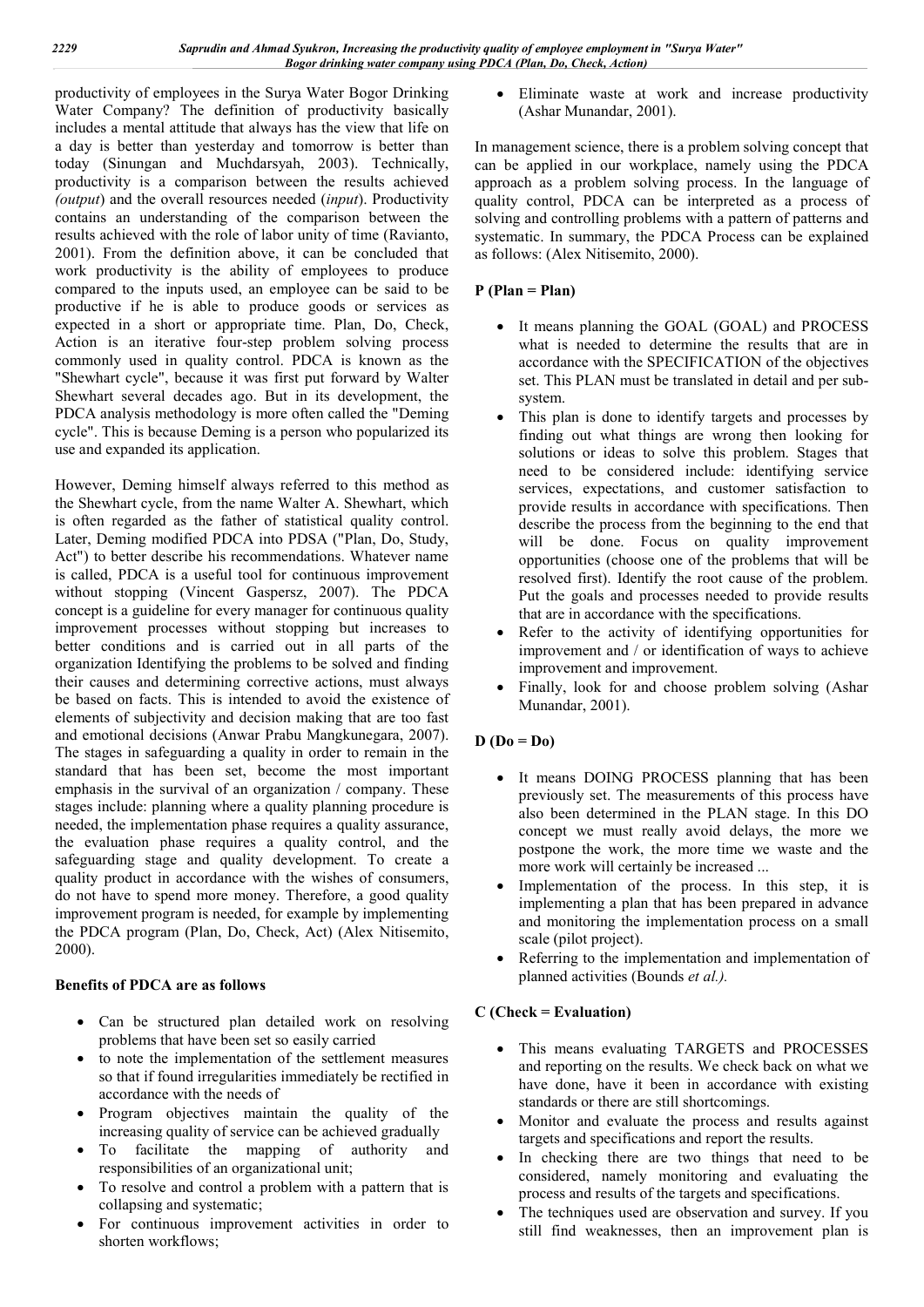prepared to be implemented next. If it fails, then look for another implementation, but if successful, do a routine.

 Refer to verification whether the application is in accordance with the desired improvement and improvement plan (Davis and Keith dan Newstrom, 2000).

## **A (Act = Follow Up)**

- It means doing a total evaluation of the TARGET and PROCESS results and following up with improvements. If it turns out that what we have done is still lacking or not perfect, immediately take action to fix it. The ACT process is very important before we go further to the next process of improvement.
- Follow up on the results to make the necessary repairs. This also means reviewing all steps and modifying the process to fix it before the next implementation.
- Following up on results means standardizing changes, such as considering which areas might be applied, revising improved processes, modifying existing standards, procedures and policies, communicating to all staff, customers and suppliers for changes made when needed, developing plans that clear, and document the project. In addition, it is also necessary to monitor changes by taking measurements and controlling processes regularly (Davis, 2002).

The cycle will come back to the Plan stage to perform further process improvements resulting in a cycle of continuous process improvement *(Continuous Process* Improvement).

**Research:** Design The *research design* used in this study is a survey using a descriptive approach. The descriptive approach was chosen by considering its suitability with the objectives of the study. Descriptive means giving a description of the things asked in the study. The analysis technique used is descriptive statistical analysis. Descriptive statistical analysis is concerned with recording and summarizing data with the aim of describing the important things in a group of data.

**Place and time research the:** Study was conducted at the Surya Water Bogor Drinking Water Company. The study was conducted for approximately 2 (two) months since the proposal was approved.

**Population and sampling:** The population in this study were employees of the Bogor Water Drinking Water Company Bogor. The sampling technique used was*simple random sampling*. The technique of determining the number of samples in this study uses Slovin technique with a *error margin* 5%.

The population of employees in the Water Drinking Company Surya Water Bogor amounts to 70 people. So the sample which is the respondent is 60 employees of the Bogor Water Drinking Water Company Bogor.

**Data collection technique:** The type of data taken in this study consists of primary data and secondary data. Primary data was collected from the Surya Water Bogor Drinking Water Company which became the sample / respondent. The instruments used in primary data collection were in the form of *guide questions* and questionnaires. Data collection techniques used in this study were interviews and questionnaires. While for secondary data collected from research sites and institutions related to the purpose of research to facilitate and assist in interpreting primary data. The stages of the study began with making *guide questions* and questionnaires, then tested the validity and reliability of the questionnaire. Validity testing with the aim to test the accuracy of the questionnaire as a measuring instrument. While testing reliability with the aim to test the accuracy of the measurement scale on the questionnaire.

**Data analysis techniques analysis:** Data of Descriptive Statistics analysis techniques used in this study are descriptive analysis techniques. Descriptive analysis techniques are intended to look at the general picture. PDCA Analysis

## **P (Plan = Plan)**

- Plan what goals (goals / objectives) are needed to determine the results that match the specifications of the objectives set. This plan translates in detail and per subsystem.
- Identify goals and processes by finding out what things are wrong then looking for solutions or ideas to solve this problem.
- Identify service services, expectations, and community satisfaction to provide results in accordance with specifications.
- Describe the process from the beginning to the end to be carried out. Focusing on opportunities to improve the quality of work productivity of employees.
- Identify the root causes of the problem and put the goals and processes needed to produce results that are in accordance with the specifications.
- Identify opportunities for improvement and / or identification of ways to achieve improvement and improvement.
- Finally, look for and choose problem solving.

# **D (Do = Do)**

- Planning a process that has been predetermined. The measurements of this process have also been determined in the Plan stage. In this DO concept avoid delays.
- Process implementation. In this step, it is implementing a plan that has been prepared in advance and monitoring the implementation process on a small scale.
- Referring to the implementation and implementation of planned activities. C (Check = Evaluation)
- Evaluate the goals and processes and report on the results. Re-examine what we have done, have it been in accordance with existing standards or there are still shortcomings.
- Monitor and evaluate the process and results against targets and specifications and report the results.
- In checking there are two things that are considered, namely monitoring and evaluating the process and results of the targets and specifications.
- The techniques used are observation and survey. If you still find weaknesses, then an improvement plan is prepared to be implemented next. If it fails, then look for another implementation, but if successful, do a routine.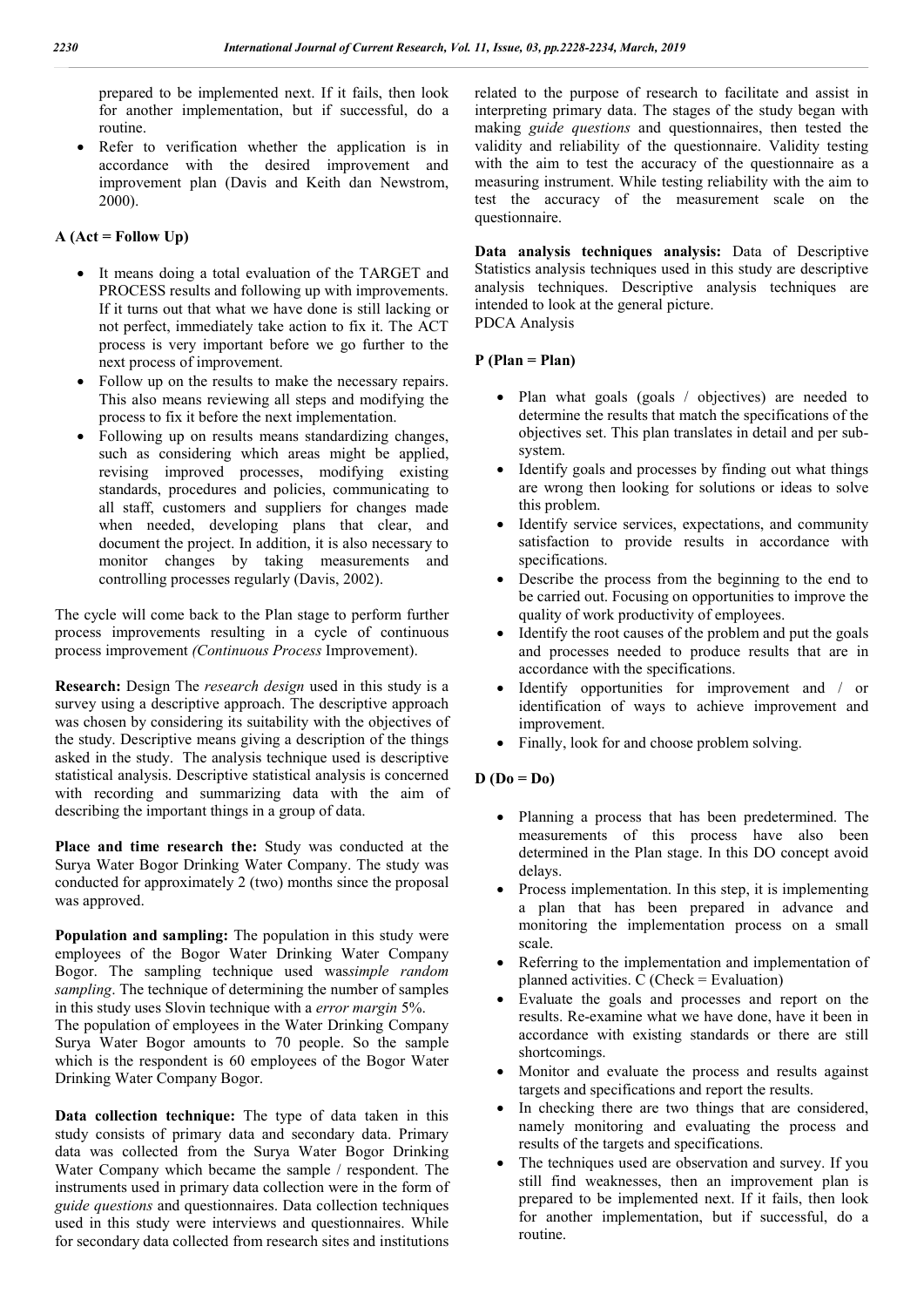Refer to verification whether the application is in accordance with the desired improvement and improvement plan.

# **A (Act = Follow)**

- Up Conducts a total evaluation of the results of the objectives and processes and follows up with improvements. If it turns out that what we have done is still lacking or not perfect, immediately take action to fix it. This Act process is very important before we go further to the next improvement process.
- Follow up on the results to make the necessary repairs. This also means reviewing all steps and modifying the process to fix it before the next implementation.
- Following up on results means standardizing changes, such as considering which areas might be applied, revising improved processes, modifying existing standards, procedures and policies, communicating to all employees and customers for changes made when needed, developing clear plans, and document activities. In addition, it is also necessary to monitor changes by taking measurements and controlling processes regularly.

# **DISCUSSION OF RESEARCH RESULTS**

## **Work work quality of quality**

- Based on the results of analysis of employees in work oriented to the quality of work results, most of the respondents agreed (66.7%), and a small percentage stated strongly agree (13.3%). These results indicate that most employees agree that work is oriented towards the quality of work.
- Based on the results of the analysis of the employees at work, they always prioritize the quality of the work that is as good as possible, most of the respondents agree (66.7%), and a small percentage expressly agree (6.7%). These results indicate that most employees agree that work always prioritizes the best quality work.
- Based on the results of the analysis of employees in working to prioritize work according to plan, most of the respondents stated that they quite agreed and agreed 43.3% respectively, and a small number stated disagree (3.3%). These results indicate that most employees agree that working in priority works according to plan.
- Based on the results of the analysis of each job always begins with careful planning, most of the respondents stated that they were quite agreeable (46.7%), and a small number expressed disagreement (10.0%). These results indicate that most employees agree that in each job always begins with careful planning.
- Based on the results of the analysis of each job always controlled the quality of the work, most of the respondents stated that they agreed enough (43.3%), and a small number stated strongly disagree (3.3%). These results indicate that most employees agree that in every job the quality of the work is always controlled.

# **Work quantity**

• Based on the results of the analysis of the number of employee jobs adjusted to the number of employees,

most of the respondents said they did not agree (36.7%), and a small number stated strongly agree (10.0%). These results indicate that most employees do not agree that the number of employees is adjusted to the number of employees.

- Based on the results of the analysis of the number of employee jobs that are in great demand by employees, most of the respondents stated disagree (43.3%), and a small number expressed their agreement (6.7%). These results indicate that most employees do not agree that the number of employee jobs is in great demand by employees.
- Based on the results of the analysis of pleasant employees with additional work, most of the respondents stated that they agreed enough (26.7%), and a small number agreed (10.0%). These results indicate that most employees agree that employees are happy with additional work.

**Timeliness:** Based on the results of the analysis of the work assignments of employees can be completed on time, most of the respondents agreed (36.7%), and a small portion stated strongly agree (13.3%). These results indicate that most employees agree that employee work assignments can be completed on time. Based on the results of the analysis of any difficult work assignments, work is still done according to the target time, most of the respondents agree (43.3%), and a small percentage say strongly disagree (3.3%). These results indicate that most employees agree that any job duties of the employee are as difficult as they are on the target time. Based on the results of the analysis of the employee's work assignments, it is the employee's responsibility fully including the time of completion, most of the respondents stated that they were quite agreeable (40.0%), and a small percentage stated strongly disagree (3.3%). These results indicate that most employees agree that the employee's job duties are the responsibility of the employee entirely, including the completion time. Based on the results of the analysis of the work duties of employees pleasant to do with a scheduled time, most of the respondents stated that they were quite agreeable (40.0%), and a small number stated strongly disagree (6.7%). These results indicate that most employees agree that the employee's work assignments are fun to do with a scheduled time.

Based on the results of the analysis of employees willing to work overtime to complete work for the completion of the work in accordance with the specified time, most of the respondents stated that they were quite agreeable (40.0%), and a small number stated strongly disagree (3.3%). These results indicate that most employees agree enough that employees are willing to work overtime to complete work for the completion of the work in accordance with the specified time. Based on the results of the analysis of employees completing the work in accordance with the specified time, most of the respondents stated that they agreed enough (33.3%), and a small number stated strongly disagree (6.7%). These results indicate that most employees agree that the employee completes the work according to the specified time. Based on the results of the analysis of the work assignments of employees if it is difficult to even make employees challenged to be able to complete the work, most of the respondents stated strongly agree (30.0%), and a small number expressed disagreement (3.3%). These results indicate that most employees strongly agree that the job duties of employees if it is difficult actually makes employees challenged to be able to complete the work.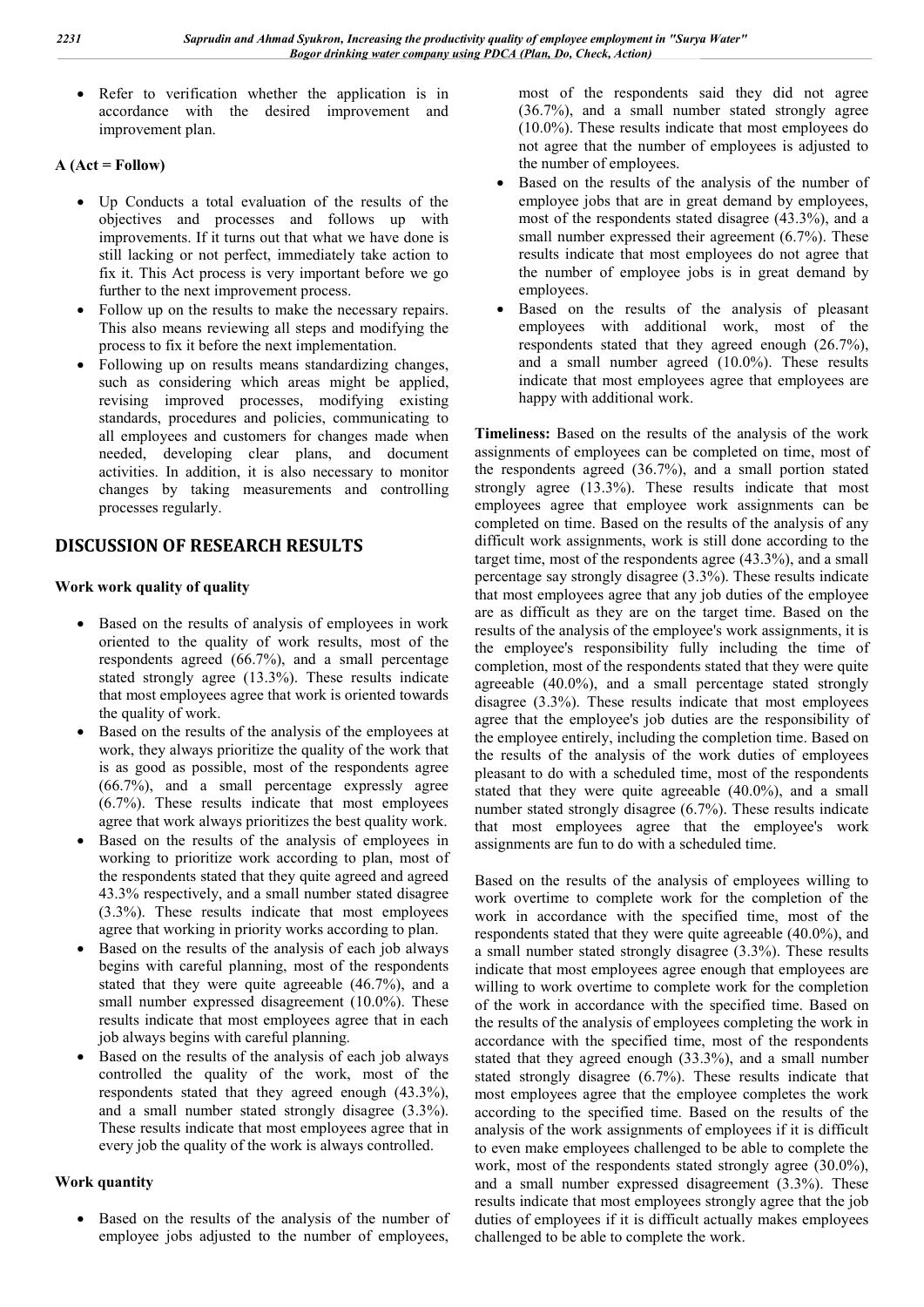#### **Plan, Do, Check, and Action**

#### **Planning (Plan) A**

- Plan to improve the quality of work productivity of employees was made at the in Surya Water Drinking Water Company Bogor.
- Problems with improving the quality of work productivity of employees faced by the Surya Water Bogor Drinking Water Company include: (1) Funding, (2) Special training, and (3) Low quality of work productivity of employees, especially timeliness and achievement of targets.
- Formulation of general objectives and specific objectives, namely the welfare of the community through villages
- Activities carried out in improving the quality of work productivity of employees in the Bogor Water Drinking Water Company Bogor, namely making activities within the Surya Water Drinking Water Company Bogor, specifically in the form of training.
- In the composition of the implementing team to improve the quality of work productivity of employees in the Bogor Water Drinking Water Company, namely Management and Employees.
- The budget for improving the quality of work productivity of employees in the Bogor Water Drinking Water Company is Rp. 85,000,000.
- Measuring the success of improving the quality of work productivity of employees in the Water Drinking Company Surya Water Bogor, which is used is the increase in employee performance.

#### **Implementation (Do)**

- Communication skills to generate staff understanding of how to improve employee work productivity by providing special training.
- Motivation skills to encourage staff are willing to complete the way to solve the problem of improving the quality of work productivity of employees that have been planned, there is no
- leadership skill to coordinate the activities of ways to solve the problem of improving the quality of employee work productivity carried out by the way leaders provide activities to their employees freely.
- Direction skills to direct activities to improve the quality of work productivity of employees carried out by opening a bazaar if there are exhibitions in order to introduce the Bogor Water Drinking Water Company Bogor.

#### **Check (Check)**

- Implementation of the way to solve the problem of improving the quality of work productivity of employees in accordance with the plans that have been set, not in accordance with what is desired.
- Activities that run well and which parts have not gone well: activities that work well can lead to the work of employees who have not been stagnant.
- The resources needed are less available.

• The way to solve the problem of improving the quality of employee work productivity that is being carried out requires continuous improvement.

#### **Improvement (Action)**

- Quality improvement of employee work productivity according to or not in accordance with the standards set, Service Standards (SP): there is no SP in the Bogor Water Drinking Water Company Bogor.
- Completeness of facilities, infrastructure, knowledge, technical competence, public perception, etc. inadequate, still lacking. Based on the results of the identification of Quality Improvement of Employee Work Productivity with PDCA, then:

Plan: Problem of Quality Improvement of Work Productivity of Water Drinking Company Surya Water Bogor which has not been in line with expectations. Schedule of Plans Efforts to Improve Work Productivity Quality of Water Drinking Company Surya Water Bogor.

#### **Problem Formulation and Description of the**

Why is the Effort to Improve the Productivity of the Solar Water Drinking Water Company Bogor?

**Answer:** because the quality of work productivity of Bogor Water Drinking Water Company is still low or not in line with expectations.

What is the purpose of the efforts to improve the quality of work productivity of the Surya Water Drinking Water Company Bogor?

**Answer:** To meet the Quality Standards of Work Productivity of Water Drinking Company Surya Water Bogor.

Who is the target in an effort to improve the Productivity Quality of the Surya Water Drinking Water Company Bogor?

**Answer:** All Employees of Quality Productivity Work of Water Drinking Company Surya Water Bogor.

Where is the effort to improve the Productivity Quality of the Solar Water Drinking Water Company Bogor?

**Answer:** In the environment of the Bogor Water Drinking Water Company Bogor.

When will the effort to improve the Productivity Quality of the Surya Water Drinking Water Company Bogor?

**Answer:** In the first week of January 2018 until the first semester of 2018.

How to efforts made to improve the Work Productivity Quality of Drinking Water Companies Solar Water Bogor?

**Answer:** By making continuous improvements through special training, procurement of facilities and infrastructure, making minimum service standards, determining indicators of employee work productivity quality.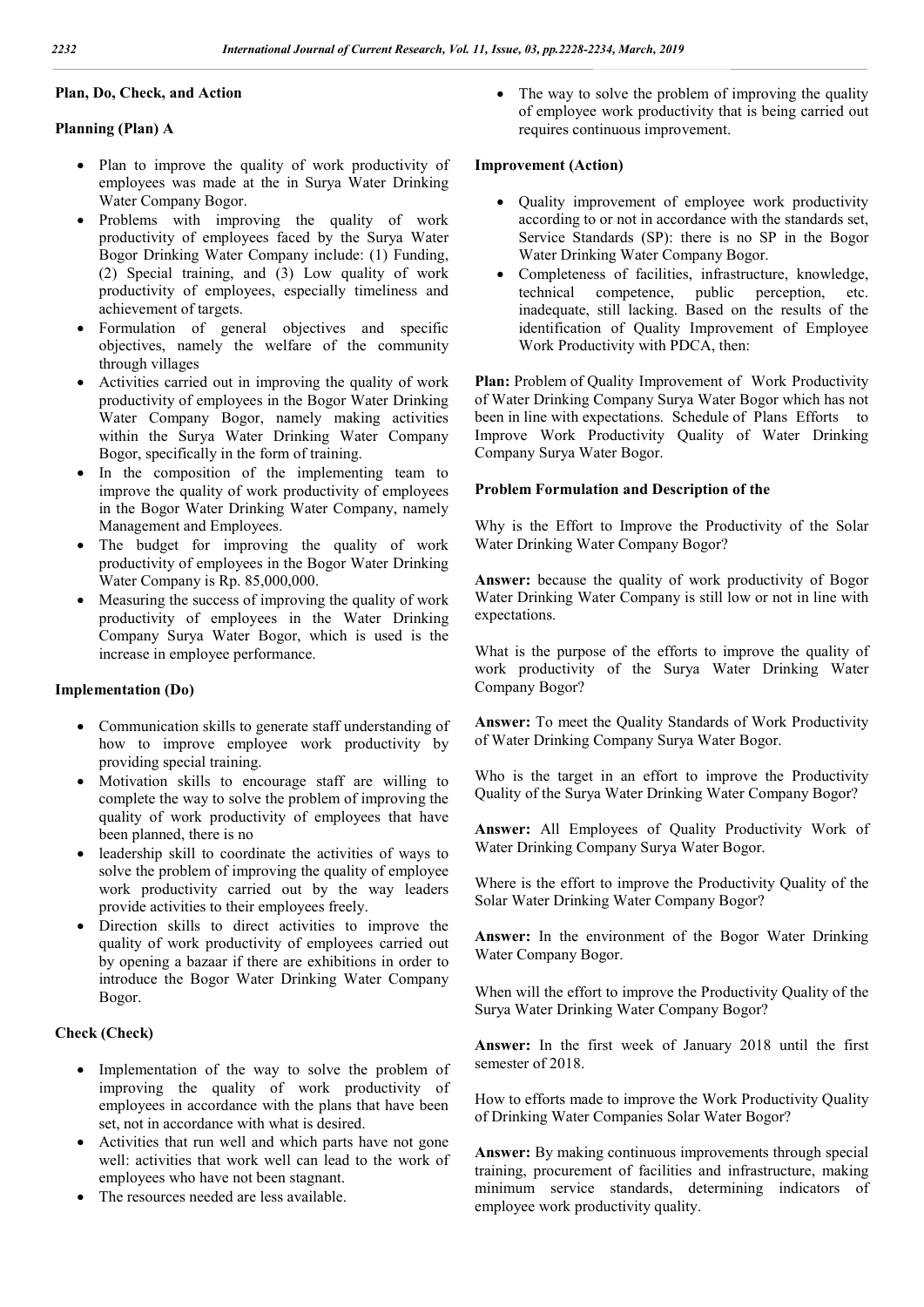**Objective formulation:** Meet the standards of Quality of Work Productivity of the Water Drinking Company Surya Water Bogor which have been determined so that the Quality of Work Productivity of the Employees of Water Drinking Company Surya Water Bogor has increased.

# **Description of Activities**

- Disseminate questionnaires to employees of the Bogor Water Drinking Water Company and the public regarding the Quality of Work Productivity of the Bogor Water Drinking Water Company.
- Conduct interviews with the Bogor Water Drinking Water Company Bogor and the public about the perceived constraints regarding the Work Productivity Quality of the Water Drinking Solar Water Company Bogor at that time. ompany Bogor and the public about the<br>
constraints regarding the Work Productivity<br>
of the Water Drinking Solar Water Company<br>
that time.<br>
lilities and infrastructure that have not been<br>
and replace facilities and infrastr
- Hold facilities and infrastructure that have not been fulfilled and replace facilities and infrastructure that are not feasible to use.

# **Assessment Criteria**

- Questionnaire, said to be successful if there were 250 respondents who filled out the questionnaire
- Interview, said to be successful if employees and the community attended the interview and answered interview questions well.
- Special training, procurement of facilities and infrastructure, making minimum service standards, determining quality indicators of employee work productivity successfully if it has been implemented properly.

# **Time of 2018 from January to June 2018 Activities**

- Special training
- Procurement of facilities and infrastructure
- Establishment of minimum service standards
- Determination of work productivity quality indicators

# **Implementing**

- Team Quality Assurance Team Workers of Water Drinking Company Surya Water Bogor.
- Surya Water Bogor Drinking Water Company.
- Surya Water Bogor Drinking Water Company.
- Interviewees.

#### **DO Schedule of Implementation January 2018 - June 2018**



# **Remarks**

• 1st and 2ndSpecial Training

- Month: 3rd Month: Procurement of Infrastructure
- 4th Month: Making Minimum Service Standards for the
- 5th and 6th Month: Determining Quality Indicators for Employee Productivity. 4th Month: Making Minimum Service Standards for the<br>5th and 6th Month: Determining Quality Indicators for<br>Employee Productivity.<br>special training, as needed quality improvement<br>employee productivity<br>Procurement of equipmen

#### **Check**

- special training, as needed quality improvement employee productivity
- Procurement of equipment and facilities, as needed quality improvement employee productivity
- Making minimum service standards based quality standard employee productivity
- Determining quality indicators employee productivity

## **Action**

- Special Training
- Procurement infrastructure
- Making standard minimum service
- Determination of employee work productivity quality indicators

## **Conclusion**

Based on the results and discussion it can be concluded as follows

#### **Work Productivity Quality of Work**

- Most employees (66.7%) in work oriented to the quality of work results
- Most employees (66.7%) in working a always prioritizing the quality of the best work possible.
- Most employees (43.3%) in working prioritize work according to plan.
- Most employees (46.7%) in each job always begin with careful planning.
- Most employees (43.3%) in each job are always controlled by the quality of work.

# **Work Quantity**

- Most of the number of employees employed  $(36.7%)$  is not adjusted for the number of employees.
- Most of the number of employee jobs (43.3%) are not much sought after by employees.
- Most employees (26.7%) are happy with additional work.

#### **Timeliness**

- Most employee work assignments (43.3%) can be completed on time.
- Most of the work duties of employees (40.0%) are as difficult as possible while still being done according to the target time. mathy of manhore emphasion "Surra Water"<br>
And Month: Procurement of Infrastructure<br>
And Month: Not Month: Procurement of Infrastructure<br>
And Month: Not Month: Procurement of Infrastructure<br>
Exhault Month: Month: Determini
- Most of the work duties of employees (40.0%) are fully employee responsibilities including the time of completion.
- Most employee work tasks (40.0%) are fun to do with scheduled times.
- Most employees (33.3%) are willing to work overtime to complete the work for the completion of the work in accordance with the specified time.